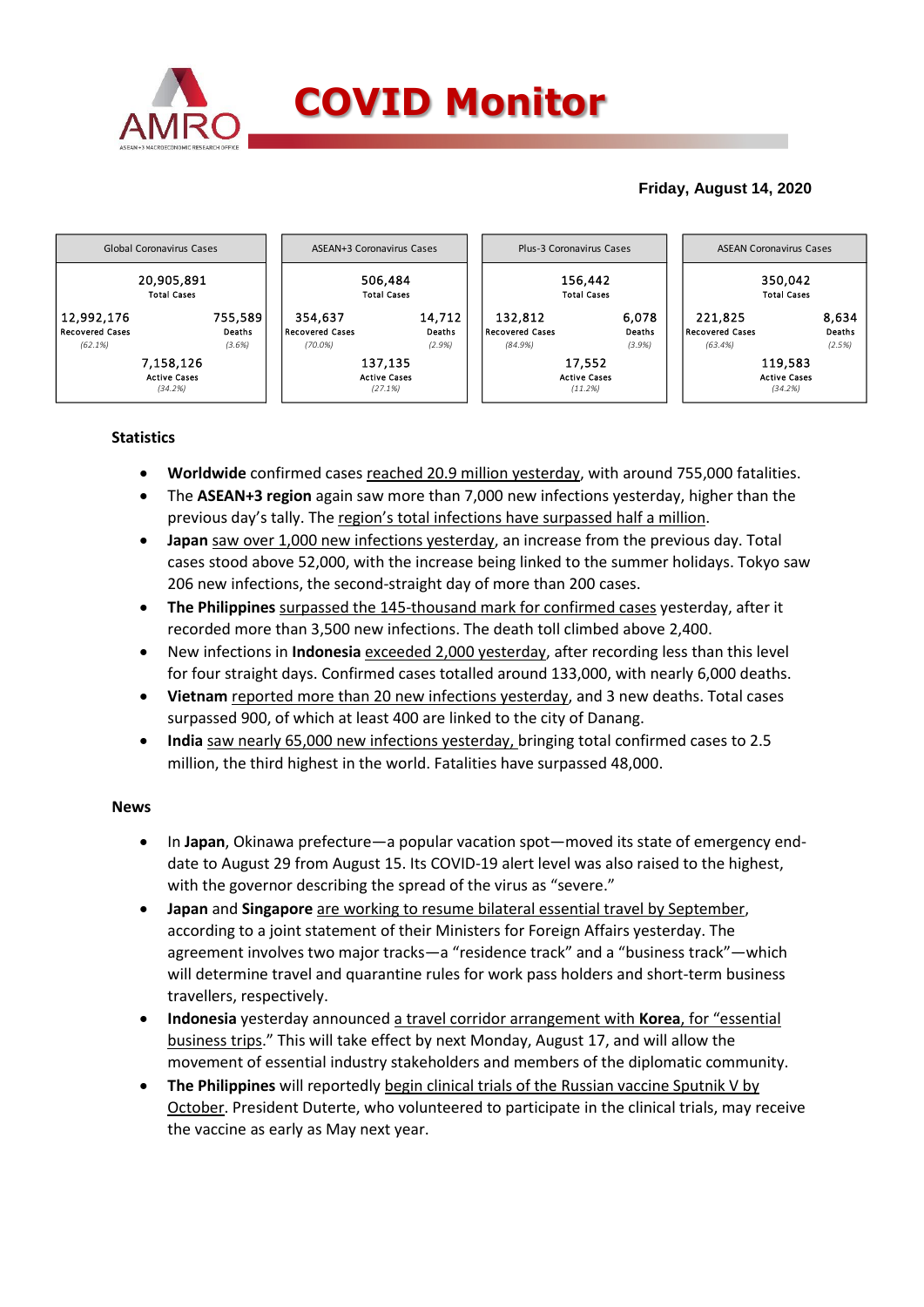

#### Overview of Confirmed COVID-19 Cases

| <b>Economy</b>        | <b>Total</b><br>Cases | Cases per 1M<br>Population | <b>New</b><br>Cases | <b>New Cases</b><br>per 1M Pop. | <b>New Cases</b><br>$(7$ -day avg) <sup>1</sup> | <b>ANew</b><br>Cases | ∆% New<br>Cases          | <b>Total</b><br><b>Deaths</b> | <b>New</b><br><b>Deaths</b> | <b>Fatality</b><br>Rate (%) | <b>Total</b><br>Recovered | Recovery<br>Rate $(\%)^2$ | <b>Active</b><br>Cases |
|-----------------------|-----------------------|----------------------------|---------------------|---------------------------------|-------------------------------------------------|----------------------|--------------------------|-------------------------------|-----------------------------|-----------------------------|---------------------------|---------------------------|------------------------|
| Global                | 20,905,891            |                            | 275,123             |                                 |                                                 | $-70,763$            | 1.3                      | 755,589                       | 6,001                       | 3.6                         | 12,992,176                | 62.1                      | 7,158,126              |
| ASEAN+3               | 506,484               |                            | 7,417               |                                 |                                                 | 55                   | 1.5                      | 14,712                        | 100                         | 2.9                         | 354,637                   | 70.0                      | 137,135                |
| Plus-3                | 156,442               |                            | 1,385               |                                 |                                                 | 256                  | 0.9                      | 6,078                         | 10                          | 3.9                         | 132,812                   | 84.9                      | 17,552                 |
| <b>ASEAN</b>          | 350,042               |                            | 6,032               |                                 |                                                 | $-201$               | 1.8                      | 8,634                         | 90                          | 2.5                         | 221,825                   | 63.4                      | 119,583                |
|                       |                       |                            |                     |                                 |                                                 |                      |                          |                               |                             |                             |                           |                           |                        |
| China                 | 84,786                | 60                         | 30                  | 0.0                             |                                                 | 5                    | 0.0                      | 4,634                         | $\mathbf 0$                 | 5.5                         | 79,463                    | 93.7                      | 689                    |
| Hong Kong, China      | 4,312                 | 565                        | 69                  | 9.0                             |                                                 | $\overline{7}$       | 1.6                      | 66                            | 3                           | 1.5                         | 3,295                     | 76.4                      | 951                    |
| Japan                 | 52,471                | 417                        | 1,183               | 9.4                             |                                                 | 197                  | 2.3                      | 1,073                         | $\overline{7}$              | 2.0                         | 36,191                    | 69.0                      | 15,207                 |
| Korea                 | 14,873                | 286                        | 103                 | 2.0                             |                                                 | 47                   | 0.7                      | 305                           | $\mathbf 0$                 | 2.1                         | 13,863                    | 93.2                      | 705                    |
| Indonesia             | 132,816               | 492                        | 2,098               | 7.8                             |                                                 | 156                  | 1.6                      | 5,968                         | 65                          | 4.5                         | 87,558                    | 65.9                      | 39,290                 |
| Malaysia              | 9,129                 | 275                        | 15                  | 0.5                             |                                                 | 4                    | 0.2                      | 125                           | $\mathbf 0$                 | 1.4                         | 8,821                     | 96.6                      | 183                    |
| Philippines           | 147,526               | 1,341                      | 3,777               | 34.3                            |                                                 | $-434$               | 2.6                      | 2,426                         | 22                          | 1.6                         | 70,387                    | 47.7                      | 74,713                 |
| Singapore             | 55,497                | 9,733                      | 102                 | 17.9                            |                                                 | 60                   | 0.2                      | 27                            | $\pmb{0}$                   | 0.0                         | 50,736                    | 91.4                      | 4,734                  |
| Thailand              | 3,359                 | 49                         | 3                   | 0.0                             |                                                 | $-2$                 | 0.1                      | 58                            | $\mathbf 0$                 | 1.7                         | 3,169                     | 94.3                      | 132                    |
|                       |                       |                            |                     |                                 |                                                 |                      |                          |                               |                             |                             |                           |                           |                        |
| Brunei Darussalam     | 142                   | 315                        | 0                   | 0.0                             |                                                 | 0                    | 0.0                      | 3                             | $\mathsf 0$                 | 2.1                         | 138                       | 97.2                      | $\mathbf{1}$           |
| Cambodia              | 273                   | 16                         | $\mathbf{1}$        | 0.1                             |                                                 | $-3$                 | 0.4                      | 0                             | 0                           | 0.0                         | 225                       | 82.4                      | 48                     |
| Lao PDR               | 20                    | $\mathbf{3}$               | 0                   | 0.0                             |                                                 | 0                    | 0.0                      | 0                             | 0                           | 0.0                         | 19                        | 95.0                      | $\mathbf{1}$           |
| Myanmar               | 369                   | $\overline{7}$             | 8                   | 0.1                             |                                                 | $\overline{7}$       | 2.2                      | 6                             | $\pmb{0}$                   | 1.6                         | 321                       | 87.0                      | 42                     |
| Vietnam               | 911                   | 9 <sup>°</sup>             | 28                  | 0.3                             |                                                 | 11                   | 3.2                      | 21                            | $\overline{3}$              | 2.3                         | 451                       | 49.5                      | 439                    |
|                       | 76,191                |                            | 544                 | 47.2                            |                                                 | $-95$                | 0.7                      |                               | 16                          | 13.0                        |                           |                           |                        |
| Belgium               | 230,874               | 6,616                      |                     |                                 |                                                 | ł,                   | $\overline{\phantom{a}}$ | 9,916<br>30,297               | 16                          | 13.1                        | 17,913<br>72,408          | 23.5<br>31.4              | 48,362                 |
| France                | 222,281               | 3,552<br>2,679             |                     | 17.1                            |                                                 | 103                  | 0.6                      |                               | $\overline{4}$              | 4.1                         | 199,654                   | 89.8                      | 128,203                |
| Germany               | 252,235               |                            | 1,422<br>522        | 8.7                             |                                                 | 46                   | 0.2                      | 9,217<br>35,231               | 6                           | 14.0                        |                           | 80.4                      | 13,410                 |
| Italy<br>Netherlands  | 62,406                | 4,188<br>3,611             | 688                 | 39.8                            |                                                 | $-90$                |                          | 6,187                         | 5                           | 9.9                         | 202,923                   | ÷,                        | 14,081                 |
|                       |                       |                            |                     |                                 |                                                 |                      | 1.1                      |                               |                             |                             |                           |                           |                        |
| Spain<br>Switzerland  | 337,334               | 7,198                      | 7,550               | 161.1<br>27.1                   |                                                 | 4,378<br>$-40$       | 2.3                      | 28,752                        | 24                          | 8.5                         | 150,376<br>32,700         | 44.6                      | 53,521                 |
|                       | 37,403                | 4,326                      | 234<br>19           | 0.3                             |                                                 |                      | 0.6                      | 1,991                         | $\pmb{0}$<br>$\mathbf 0$    | 5.3                         |                           | 87.4<br>$\sim$            | 2,712                  |
| <b>United Kingdom</b> | 315,600               | 4,693                      |                     |                                 |                                                 | $-2,168$             | 0.0                      | 46,791                        |                             | 14.8                        | $\overline{\phantom{a}}$  |                           |                        |
| Brazil                | 3,224,876             | 15,257                     | 60,091              | 284.3                           |                                                 | $-47,224$            | 1.9                      | 105,463                       | 1,262                       | 3.3                         | 2,521,100                 | 78.2                      | 598,313                |
| Canada                | 123,180               | 3,258                      | 477                 | 12.6                            |                                                 | 163                  | 0.4                      | 9,063                         | 11                          | 7.4                         | 109,260                   | 88.7                      | 4,857                  |
| Chile                 | 380,034               | 19,531                     | 1,866               | 95.9                            |                                                 | 314                  | 0.5                      | 10,299                        | 94                          | 2.7                         | 353,131                   | 92.9                      | 16,604                 |
| Mexico                | 505,751               | 3,979                      | 7,371               | 58.0                            |                                                 | 1,513                | 1.5                      | 55,293                        | 627                         | 10.9                        | 406,583                   | 80.4                      | 43,875                 |
| Peru                  | 498,555               | 15,189                     |                     |                                 |                                                 |                      | $\overline{\phantom{a}}$ | 21,713                        |                             | 4.4                         | 341,938                   | 68.6                      | 134,904                |
| <b>United States</b>  | 5,223,200             | 15,778                     | 51,000              | 154.1                           |                                                 | $-4,469$             | 1.0                      | 166,788                       | 1,065                       | 3.2                         | 1,774,648                 | 34.0                      | 3,281,764              |
|                       |                       |                            |                     |                                 |                                                 |                      |                          |                               |                             |                             |                           |                           |                        |
| Australia             | 22,742                | 876                        | 384                 | 14.8                            |                                                 | 153                  | 1.7                      | 375                           | 14                          | 1.6                         | 13,001                    | 57.2                      | 9,366                  |
| India                 | 2,461,190             | 1,797                      | 64,553              | 47.1                            |                                                 | $-2,446$             | 2.7                      | 48,040                        | 1,007                       | 2.0                         | 1,751,555                 | 71.2                      | 661,595                |
| Iran                  | 336,324               | 3,997                      | 2,625               | 31.2                            |                                                 | 115                  | 0.8                      | 19,162                        | 174                         | 5.7                         | 292,058                   | 86.8                      | 25,104                 |
| Russia                | 905,762               | 6,178                      | 5,017               | 34.2                            |                                                 | $-37$                | 0.6                      | 15,353                        | 122                         | 1.7                         | 714,934                   | 78.9                      | 175,475                |
| Saudi Arabia          | 294,519               | 8,472                      | 1,482               | 42.6                            |                                                 | $-87$                | 0.5                      | 3,303                         | 34                          | 1.1                         | 260,393                   | 88.4                      | 30,823                 |
| South Africa          | 572,865               | 9,593                      | 3,946               | 66.1                            |                                                 | 1,136                | 0.7                      | 11,270                        | 260                         | 2.0                         | 437,617                   | 76.4                      | 123,978                |

Source: Haver Analytics, sourced from John Hopkins University; AMRO staff calculations.<br>Notes: New cases since previous day. ∆% refers to percentage change since previous day. Fatality rate measured as deaths per confirmed

1/ Since January 31, 2020. 2/ Recovery rate is a proxy for the stage of the cycle.

Data as of 13/8/2020